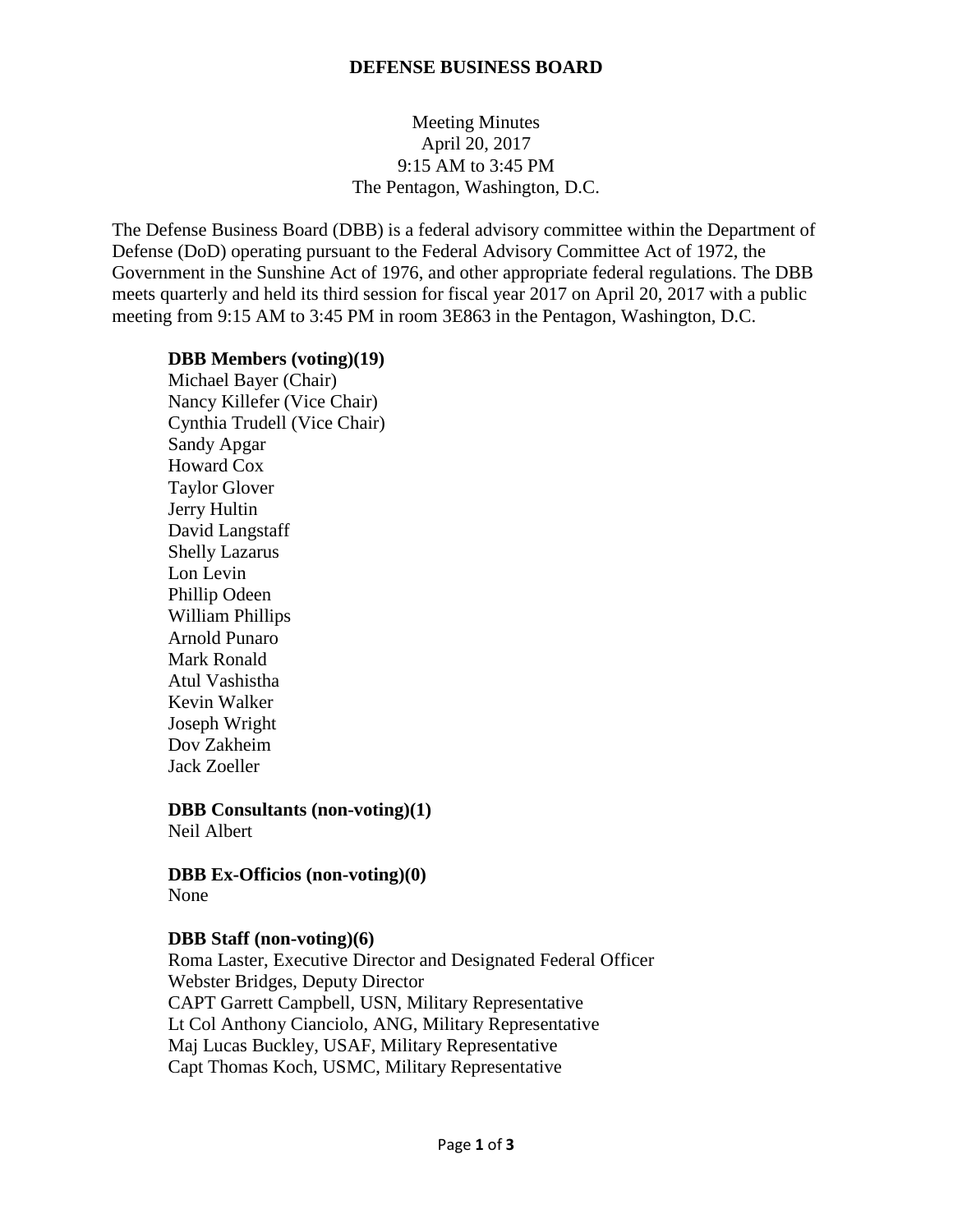## **DEFENSE BUSINESS BOARD**

### **Public Session Attendees (5)**

Christopher J. Conway, JP Morgan Chase Samantha Ehlinger, FedScoop Alison D. Evans, Lewis-Burke Associates LLC Jon Etherton, Etherton and Associates, Inc. Jordana Mishory, Inside the Pentagon

# **PREPARATORY WORK SESSION**

Chairman Michael Bayer presented the award of the Office of the Secretary of Defense Medal for Exceptional Public Service to the Honorable Daniel Werfel, in recognition of his service to the DBB and the Nation.

After the brief ceremony, he discussed changes to the DBB quarterly meetings schedule initiated by the change in Secretaries of Defense and the DBB's upcoming work schedule.

## **PUBLIC MEETING SESSION**

At 10:30 AM, Web Bridges, Alternate Designated Federal Officer, opened the public session and welcomed the members of the public.

Michael Bayer, DBB Chairman, thanked everyone for attending and spoke briefly about the DBB's upcoming work.

#### **Task Group Presentations**

Mr. Bayer introduced the Honorable Jerry Hultin, Task Group Chair for *Implications of Technology on the Future Workforce*, who briefed how this study will evaluate the potential for transformation of the Department's back office functions using artificial intelligence, machine learning, automation, and robotics. The task group will attempt to identify and examine how the private sector is utilizing (or planning to utilize) technological advancements in the workplace and how this can be replicated within DoD.

Atul Vashistha, Task Group member, followed this up with a discussion about government and business automation and that this effort is not about buying technologies and pushing them in. The focus is on finding the single source of truth in the data.

There was some discussion amongst the DBB Members in regards to recognizing that automation is a journey, that scope of the study is important, and that strong leadership and governance is required to accomplish this.

# **END OF PUBLIC SESSION**

#### **ADJOURNMENT**

As no public comments were volunteered, Mr. Bridges adjourned the DBB's April 20, 2017 public meeting session at 11:15 AM.